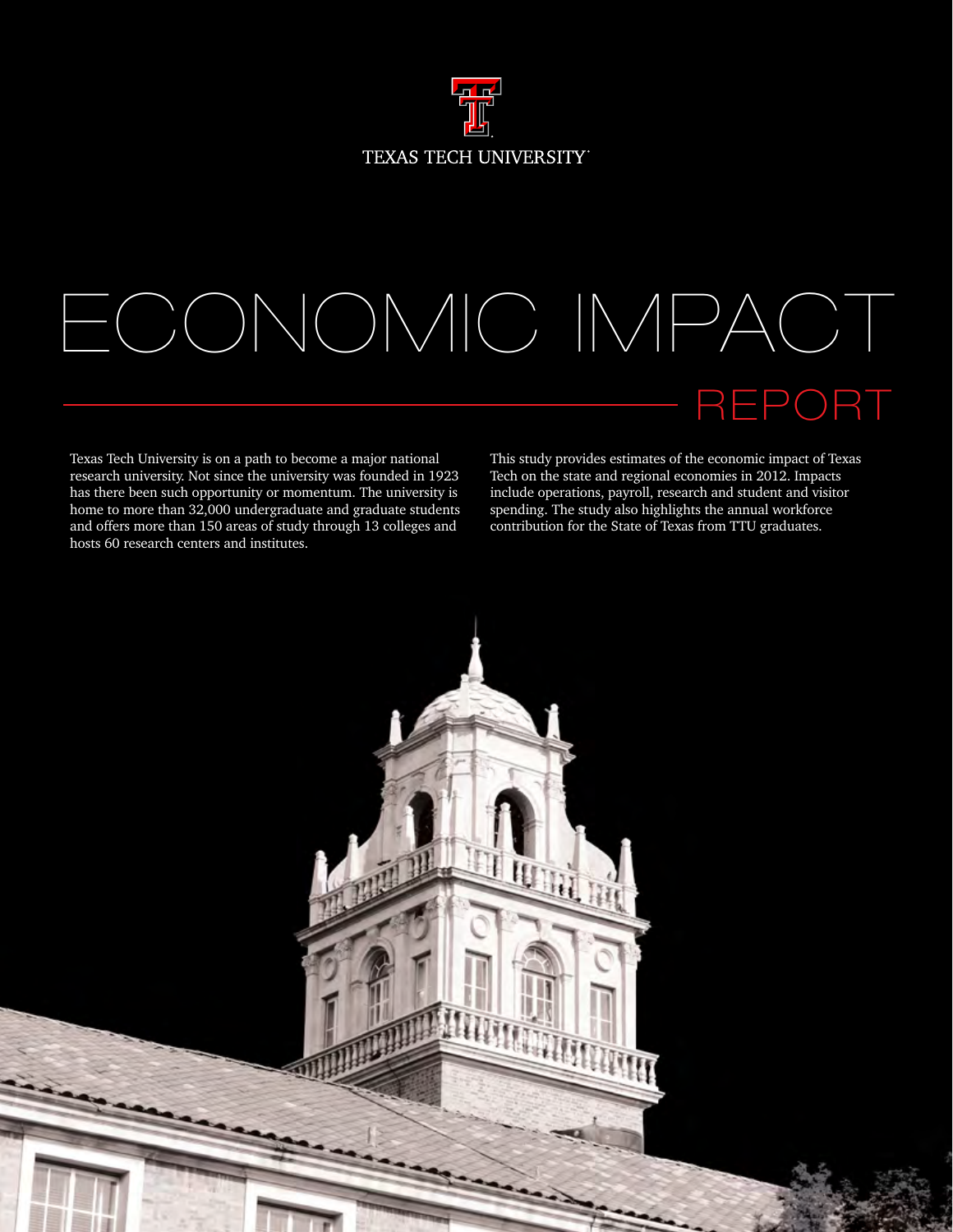## Total Impact of TTU on the South Plains\*

Texas Tech has a multi-billion impact on the region, in excess of \$1.9 billion, and provides more than 21,000 jobs. Additionally, future projections show an increase to more than \$2.7 billion by 2020.

## Total Impact of TTU on the State of Texas

## Annual Workforce **Contribution**

Texas Tech's economic presence extends beyond the South Plains and across the state as the university has a nearly \$2.8 billion impact in Texas. Combined with a \$3.7 billion workforce contribution, TTU supplied over \$6 billion to the state economy, and is projected to provide a \$10 billion boost by 2020.

| <b>Economic Output</b>       | <b>Labor Income</b>                                                     | <b>Employment</b>                                   | <b>Economic Output</b>                            | <b>Labor Income</b>                                                                                                                        | <b>Employment</b>                                    | <b>Total Impact</b><br>Including Workforce Contribution          | <b>Alumni Workforce Contribution</b> |
|------------------------------|-------------------------------------------------------------------------|-----------------------------------------------------|---------------------------------------------------|--------------------------------------------------------------------------------------------------------------------------------------------|------------------------------------------------------|------------------------------------------------------------------|--------------------------------------|
| $\bigcirc$<br>$\bigcirc$     | (S) (S)<br>S(S)<br><b>SHISH</b><br>G                                    | iiiiiiii<br>iiiiiiii<br>iiiii                       | $\bigcirc$ $\bigcirc$                             | (S) (S)<br><b>SHIS</b><br>S(S)<br>(S) (S)<br><b>GER</b>                                                                                    | iiiiiiii<br>iiiiiiii<br>iiiii                        | 000<br>$\theta$ $\theta$ $\theta$                                | もももむ                                 |
| \$1.9 Billion                | \$678 Million                                                           | 21,845                                              | \$2.3 Billion                                     | \$916 Million                                                                                                                              | 21,791                                               | \$6 Billion                                                      | \$3.7 Billion                        |
| $\bigcirc$<br>$\bigcirc$     | (S) (S)<br>(\$) (\$)<br>S(S)<br>GI                                      | iiiiiii<br>iiiiiiii<br>iiiiiii                      | $\bigcirc$ $\bigcirc$ (                           | S(S)<br>(S) (S)<br>$\bullet$ $\bullet$<br>S(S)<br>(S) (S)                                                                                  | iiiiiiii<br>iiiiiiii<br>iiiiiii                      | $\theta$ $\theta$ $\theta$<br><b>999</b>                         | $\bullet$<br>D<br>ゆゆうむ               |
| \$2 Billion                  | \$724 Million                                                           | 23,317                                              | \$2.4 Billion                                     | \$977 Million                                                                                                                              | 23,260                                               | \$6.4 Billion                                                    | \$4 Billion                          |
| $\bigcirc$                   | <b>SHISH</b><br><b>SHISH</b><br>(S) (S)<br>S <sub>1</sub>               | iiiiiiii<br>iiiiiii<br>iiiiiii                      | $\bigcirc$ $\bigcirc$ $\bigcirc$                  | <b>SERIES</b><br><b>(S) (S)</b><br>(S) (S)<br><b>(S) (S)</b><br><b>SEE SEE</b>                                                             | iiiiiiii<br>iiiiiiii<br>iiiiiiii                     | 000<br>000<br>O                                                  | <b>GGGGG</b>                         |
| \$2.1 Billion                | \$771 Million                                                           | 24,875                                              | \$2.6 Billion                                     | \$1.04 Billion                                                                                                                             | 24,828                                               | \$7.1 Billion                                                    | \$4.5 Billion                        |
| $\circledS$<br>\$2.7 Billion | S(S)<br>(\$) (\$)<br>(S) (S)<br>(S) (S)<br><b>SPIS</b><br>\$975 Million | iiiiiiii<br>iiiiiii<br>iiiiiii<br>iiiiiii<br>31,604 | $\bigcirc$ $\bigcirc$ $\bigcirc$<br>\$3.2 Billion | $\left( \circ \right)$<br>(S) (S)<br>$\left( \circ \right)$<br>(\$) (\$)<br>$\left( \circ \right)$<br>(S) (S)<br><b>G</b><br>\$1.3 Billion | iiiiiii<br>iiiiiiii<br>iiiiiiii<br>iiiiiii<br>31,596 | 0 O O<br>000<br>$\theta$ $\theta$ $\theta$<br>G<br>\$9.6 Billion | <b>GGGGGGG</b><br>\$6.4 Billion      |
|                              |                                                                         |                                                     |                                                   |                                                                                                                                            |                                                      |                                                                  |                                      |

Graduates of Texas Tech are staying home and making a difference to the state economy. Their impact in 2012 was \$3.7 billion and is projected to reach \$6.3 billion by 2020.